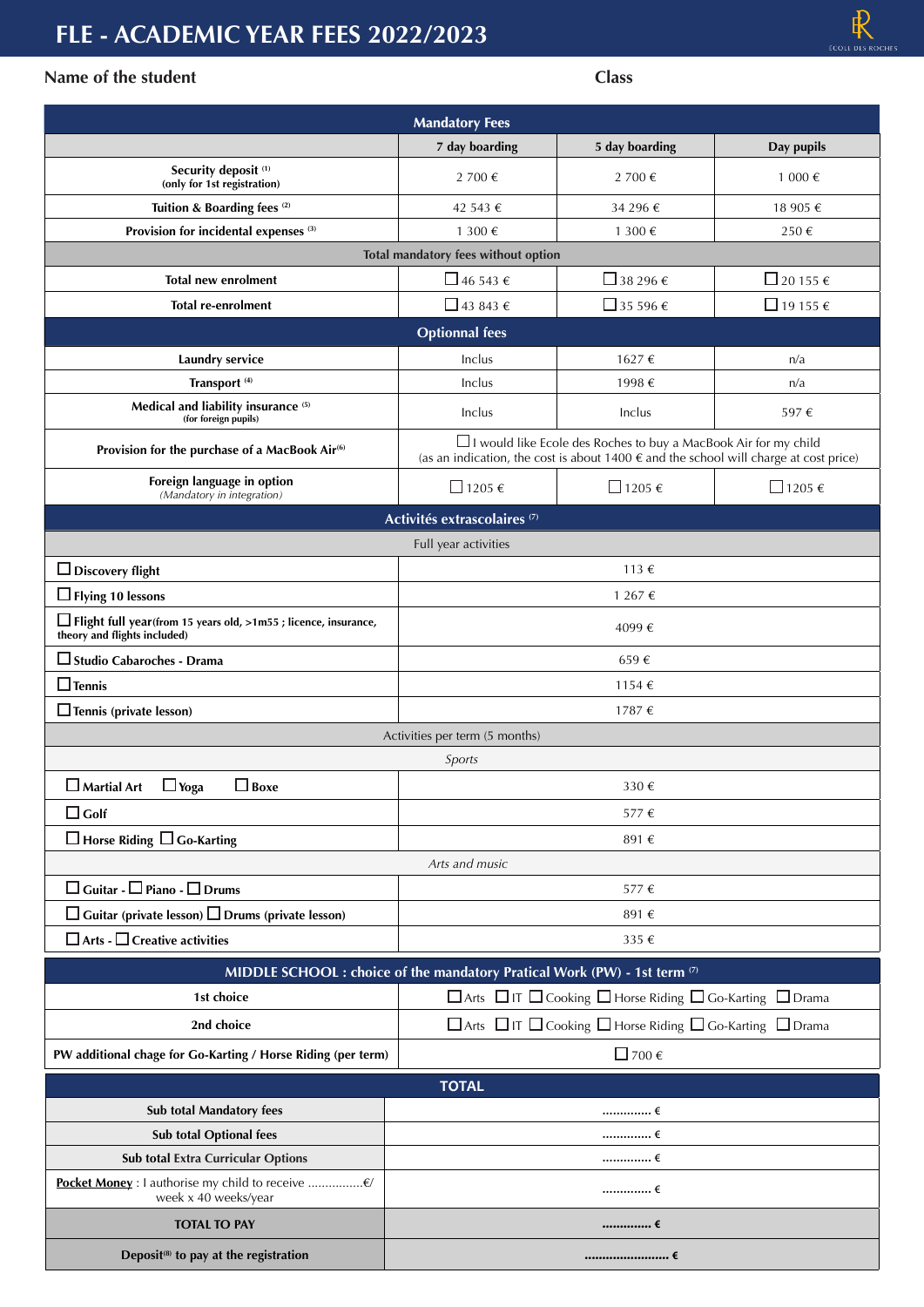## **GENERAL FEES CONDITIONS**

### **Mandatory fees**

- (1) The entry fee and security deposit are due only in the first year.
- The security deposit is fully refunded when the pupil leaves the school definitively, after deduction of the sums due to the school (except in the case of cancellation, termination or exclusion, c.f. School contract of the enrolment file).

(2) Tuition and boarding fees cover registration fees, tuition, boarding, the loan of books (books not returned will be re-invoiced at the end of the year) and school supplies, sports activities (including registration with the sports association), school outings (except in specific cases).

(3) The provision for personal expenses is used to cover the pupil's occasional expenses for unforeseen events (medical expenses, non-teaching trips, damage, etc.). The balance is passed on to the following year's bill or closed when the pupil leaves. An additional provision may be requested according to needs. Compulsory licences within the framework of UNSS activities will be passed on to the personal expenses account.

NB: At the beginning of the school year, students receive a card to access the school restaurant and take their meals. This card is nominative. In case of loss, this card will be replaced and re-invoiced 20€.

### **Optional fees (4) (5) (6)**

(4) Transport: these are the coach journeys Paris-Verneuil on Sunday evening and Verneuil-Paris on Friday in the late afternoon. A minibus service is also available for the Rouen-Verneuil/Verneuil-Rouen journeys. On request, stops can be arranged on these two routes for families living outside these two cities.

(5) Medical insurance: all students must be covered by medical insurance. Parents of foreign students may take out a medical cover of their choice or opt for the medical insurance «Prévoyance Étudiants Étrangers» offered by the school which covers medical expenses related to illnesses and accidents, as well as Civil Liability which is compulsory. The general conditions and reimbursement scales of the PEE insurance are available on request from the Admissions Department. In this case, the enrolment form must be completed and returned to the school.

(6) IB students must have a computer (Mac or PC) with the following minimum configuration: I5 and 8 GB RAM with preferably an SSD hard disk and 256 GB. The school can arrange for the purchase of a MacBook Air at the beginning of the year. For parents who have chosen this option, the invoice will be adjusted according to the supplier's price list at the time of order.

### **Extra-curricular activities (7)**

(7) Any registration for an activity commits the pupil for the duration concerned (year or term). No refund will be granted during the period. The school reserves the right not to open an activity if the minimum number of students registered is not reached.

### **Deposit (8)**

(8) The registration shall not become final until the advance payment has been received. The documents for the Visa (according to nationality 1) will be issued only after receipt of this payment. The costs for sending the documents will be charged.

#### **TERMS OF PAYMENT & DISCOUNTS**

### **Payment schedule**

- 1. When sending the file, payment of the deposit.
- 2. The 1st term to be paid before August 15th, 2022, on call for funds (proforma invoice).
- 3. The 2nd term to be paid before January 15th, 2023, upon request for a substantive call (proforma invoice).
- 4. The balance is to be paid on receipt of the final invoice.

#### **Discounts**

the School grants family discounts (to be applied to the fees payable from the 2nd child onwards), as well as a discount for full payment of the annual fees upon enrolment of the pupil.

| Cycle or             |             | <b>Family discount</b> | <b>Reduction for lump</b><br>sum payments |                    |                 |                    |
|----------------------|-------------|------------------------|-------------------------------------------|--------------------|-----------------|--------------------|
| programme            |             | <b>Boarders</b>        | Day pupils                                |                    |                 |                    |
|                      | $2nd$ child | $3eme$ child and +     | $2eme$ child                              | $3ème$ child and + | <b>Boarders</b> | Day pupils         |
| <b>Middle School</b> | 1700 €      | $2500 \in$             | $850 \in$                                 | 1300 €             | $330 \in$       | $150 \in$          |
| <b>High School</b>   | $2100 \in$  | 3100 $\xi$             | $1100 \in$                                | 1700 €             | $350 \in$       | $200 \text{ } \in$ |
| <b>FFL</b>           | $2200 \in$  | $3300 \in$             | 1400€                                     | $2000 \in$         | $350 \in$       | 200€               |

I hereby........................................................................ confirms having read the 2022/2023 fees and I agree to pay École des Roches as indicated above in the schedule.

Place ........................................................................ Date.....................................................................

Signature, with the mention «signed and agreed» :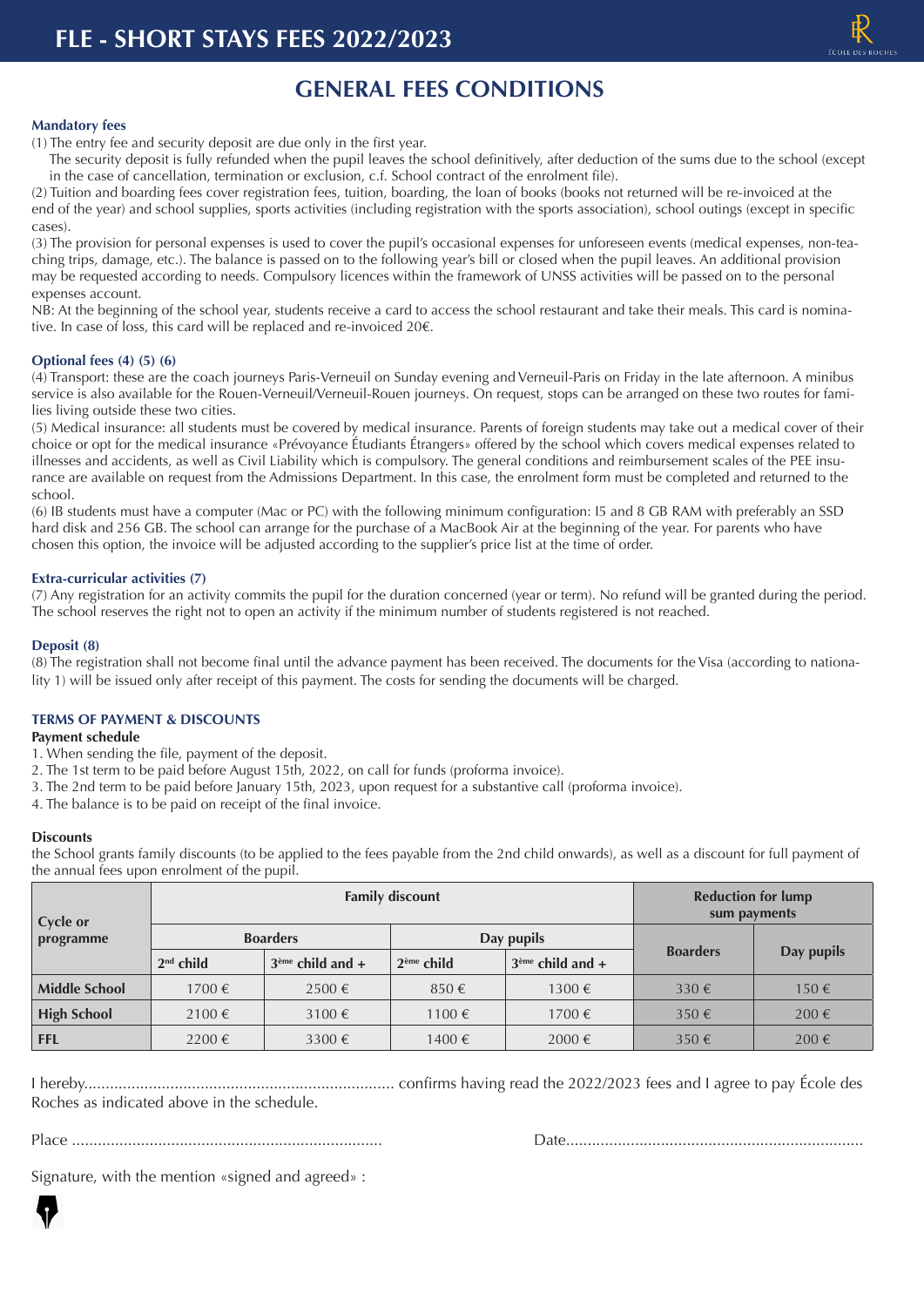# **FLE - SHORT STAYS FEES 2022/2023**

# $\pmb{\mathbb{R}}$

### **Name of the student Class**

| <b>Mandatory Fees</b>                                      |                |                |                 |                |                |                 |                          |                        |                 |
|------------------------------------------------------------|----------------|----------------|-----------------|----------------|----------------|-----------------|--------------------------|------------------------|-----------------|
|                                                            | 2 weeks        | 3 weeks        | 4 weeks         | 5 weeks        | 6 weeks        | 7 weeks         | 8 weeks                  | 9 weeks                | 10 weeks        |
| Security deposit <sup>(1)</sup>                            | 200€           | 200€           | 200€            | 600€           | 600€           | 600€            | 600€                     | 600€                   | 600€            |
| Tuition & Boarding fees <sup>(2)</sup>                     | 2640€          | 3 960€         | 5 280€          | 6 015€         | 7 218€         | 8421€           | 9624€                    | 10 827€                | 12 030€         |
| <b>Provision for incidental</b><br>expenses <sup>(3)</sup> | 1 100€         | 1 100€         | 1 100€          | 1 100€         | 1 100€         | 1 100 €         | 1 100€                   | 1 100 €                | 1 100€          |
| <b>Fixed costs</b>                                         |                |                |                 | 700€           | 700€           | 700€            | 700€                     | 700€                   | 700€            |
| <b>Total Mandatory fees</b>                                |                |                |                 |                |                |                 |                          |                        |                 |
| <b>Total registration</b>                                  | $\Box$ 3 940 € | $\Box$ 5 260 € | $\Box$ 6 580 €  | $\Box$ 8 415 € | $\Box$ 9 618 € | $\Box$ 10 821 € | $\Box$ 12 024 $\epsilon$ | $□$ 13 227 €           | $\Box$ 14 430 € |
| Deposit to pay at the registration                         | 3940€          | 5 260€         | 6580€           | 4 208€         | 4809€          | $5411 \epsilon$ | $6012 \epsilon$          | 6614E                  | 7215€           |
| Optionnal fees <sup>(4)</sup>                              |                |                |                 |                |                |                 |                          |                        |                 |
| Medical and liability insurance <sup>(5)</sup>             | □175€          | □175€          | $\square$ 175 € | $□$ 268 €      | $\Box$ 268 €   | $\Box$ 268 €    | $\Box$ 268 €             | $\Box$ 268 €           | □ 268 €         |
| School trip*                                               | $\Box$ 1 648 € | $\Box$ 1 648 € | $\Box$ 1 648 €  | $\Box$ 1 648 € | $\Box$ 1 648 € | $\Box$ 1 648 €  | $\Box$ 1 648 €           | $\Box$ 1648 $\epsilon$ | $\Box$ 1 648 €  |

| <b>Mandatory Fees</b>                                      |                                       |                 |                   |                         |                       |                   |                         |                          |                          |
|------------------------------------------------------------|---------------------------------------|-----------------|-------------------|-------------------------|-----------------------|-------------------|-------------------------|--------------------------|--------------------------|
|                                                            | 11 weeks                              | 12 weeks        | 13 weeks          | 14 weeks                | 15 weeks              | 16 weeks          | 17 weeks                | Semester 1<br>(Sept-feb) | Semester 2<br>(Jan-june) |
| Security deposit <sup>(1)</sup>                            | 1 200€                                | 1 200€          | 1 200€            | 1 200€                  | 1 200€                | 1 200€            | 1 200€                  | 2 700 €                  | 2 700€                   |
| Tuition & Boarding fees <sup>(2)</sup>                     | 12 540€                               | 13 680€         | 14 820€           | 15 960€                 | 17 100€               | 18 240 €          | 19 380€                 | 26 457 €                 | 26 457€                  |
| <b>Provision for incidental</b><br>expenses <sup>(3)</sup> | 1 100€                                | 1 100€          | 1 100€            | 1 100€                  | 1 100€                | 1 100€            | 1 100€                  | 1 300€                   | 1 300€                   |
| <b>Fixed costs</b>                                         | 1550€                                 | 1 550€          | 1 550€            | 1550€                   | 1550€                 | 1550€             | 1 550€                  |                          | Included                 |
| <b>Total Mandatory fees</b>                                |                                       |                 |                   |                         |                       |                   |                         |                          |                          |
| <b>Total registration</b>                                  | $\Box$ 16 390 €                       | $\Box$ 17 530 € | □ 18 670 €        | $\Box$ 19810 $\epsilon$ | $\Box$ 20 950 €       | $\Box$ 22 090 €   | $\Box$ 23 230 €         | $\Box$ 30 457 €          | $\Box$ 30 457 €          |
| Deposit to pay at the registration                         | 8 195€                                | 8765€           | $9335 \in$        | 9905€                   | 10475€                | 11 045€           | 11615€                  | 15 229€                  | 15 229€                  |
| Optionnal fees <sup>(4)</sup>                              |                                       |                 |                   |                         |                       |                   |                         |                          |                          |
| Medical and liability insurance <sup>(5)</sup>             | $□$ 391 €                             | $\Box$ 391 €    | □ 391 €           | $\Box$ 391 €            | $\Box$ 391 $\epsilon$ | $□$ 391 €         | $□$ 391 €               |                          | included                 |
| School trip*                                               | □1648€                                | □1648€          | $□ 1648 \epsilon$ | □1648€                  | □1648€                | $□ 1648 \epsilon$ | $\Box$ 1 648 $\epsilon$ | □ 1648€                  | □ 1648€                  |
| Laptop $(6)$                                               | As from a semester, please contact us |                 |                   |                         |                       |                   |                         |                          |                          |

*\* mandatory if the student is present*

| <b>EXTRA CURRICULAR OPTIONS (7)</b>                                                  |                          |        |  |  |
|--------------------------------------------------------------------------------------|--------------------------|--------|--|--|
|                                                                                      | One hour lesson per week |        |  |  |
|                                                                                      | Per week<br>Per semester |        |  |  |
| Language option (chinese or<br>russian)                                              | N/A                      | 700€   |  |  |
| Arts                                                                                 | 19 €                     | 402€   |  |  |
| Martial Arts - Yoga                                                                  | 24€                      | 397€   |  |  |
| Golf / Tennis / Guitare /<br>Drums / Piano                                           | 31€                      | 690€   |  |  |
| Horse riding/ Go-karting<br>$(>1m45)$ / one to one lesson:<br>Tennis, Guitare, Drums | 52€                      | 1071€  |  |  |
| <b>Aviation - Discovery flight</b>                                                   | 113 €                    | 113€   |  |  |
| Aviation - 10 lessons                                                                | $\overline{\phantom{a}}$ | 1 267€ |  |  |

| <b>TOTAL</b>                                      |         |  |  |  |
|---------------------------------------------------|---------|--|--|--|
| <b>Sub total Mandatory fees</b>                   | …………… € |  |  |  |
| <b>Sub total Optional fees</b>                    | …………… ∈ |  |  |  |
| Sub total Extra Curricular Options                | …………… € |  |  |  |
| week x 40 weeks/year                              | € …………… |  |  |  |
| <b>TOTAL TO PAY</b>                               | 1       |  |  |  |
| Deposit <sup>(8)</sup> to pay at the registration |         |  |  |  |